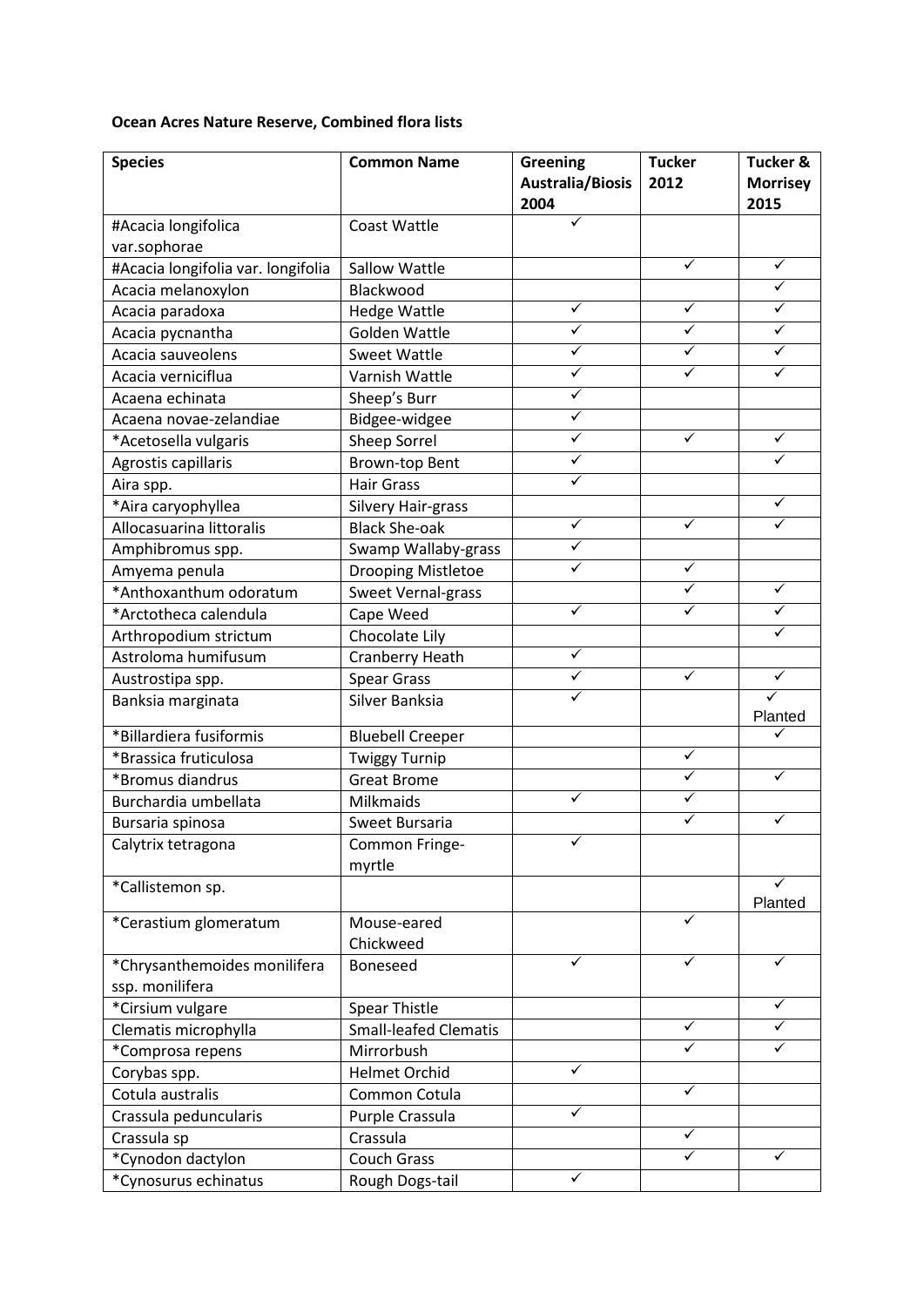| *Dactylis glomerata        | Cocksfoot                     |              | $\checkmark$ | ✓                       |
|----------------------------|-------------------------------|--------------|--------------|-------------------------|
| Deyeuxia quadriseta        | Reed Bent-grass               | ✓            |              |                         |
| Dianella brevicaulis       | Flax-lily                     |              | ✓            | ✓                       |
| Dianella revoluta s.l.     | <b>Black-anther Flax-lily</b> | ✓            | ✓            |                         |
| Dianella sp aff tasmanica  | Flax Lily                     |              |              | ✓                       |
| Dichondra repens           | Kidney-weed                   | $\checkmark$ |              |                         |
| Dillwynia sp               | Parrot Pea                    |              | ✓            |                         |
| Dillwynia sp (glaberrima?) |                               |              |              | ✓                       |
| Drosera spp.               | Sundew                        | ✓            |              |                         |
| Drosera peltata            | <b>Tall Sundew</b>            |              | $\checkmark$ |                         |
| Drosera whittakeri         | <b>Scented Sundew</b>         |              | ✓            |                         |
| *Ehrharta erecta           | Panic Veldt-grass             |              | ✓            | ✓                       |
| *Ehrharta longiflora       | Annual Veldt-grass            | ✓            | ✓            | ✓                       |
| Eleocharis acuta           | Common Spike-sedge            | ✓            |              |                         |
| Eucalyptus obliqua         | Messmate                      | ✓            | ✓            | ✓                       |
| Eucalyptus tricarpa        | Ironbark                      |              |              | $\checkmark$            |
|                            |                               |              |              | Planted                 |
| Eucalyptus viminalis ssp.  | Coast Manna-gum               | ✓            |              | ✓                       |
| pryoriana                  |                               |              |              | Planted                 |
| *Eucalyptus sp.            |                               |              |              | ✓                       |
| Ficinia nodosa             | Knobby Club-rush              |              | $\checkmark$ | Planted<br>✓            |
| *Freesia alba x Freesia    | Freesia                       | ✓            |              |                         |
| leichtlinii                |                               |              |              |                         |
| Gahnia radula              | Thatch Saw-sedge              | ✓            | ✓            | $\checkmark$            |
| Gonocarpus tetragynus      | Common Raspwort               |              |              | ✓                       |
| Goodenia ovata             | Hop Goodenia                  |              |              | $\overline{\checkmark}$ |
|                            |                               |              |              | Planted                 |
| Hibbertia riparia          | <b>Erect Guinea-flower</b>    | ✓            | ✓            | ✓                       |
| Hibbertia sericea s.s.     | Silky Guinea-flower           | $\checkmark$ |              | ✓                       |
| *Holcus lanatus            | Yorkshire Fog                 | ✓            | ✓            | $\checkmark$            |
| Hydrocotyle spp.           | Pennywort                     | ✓            |              |                         |
| *Hypochaeris radicata      | Cats Ear                      |              | ✓            | ✓                       |
| Hypericum gramineum        | Small St Johns Wort           | $\checkmark$ |              |                         |
| Hypolaena fastigiata       | Tassel Rope-rush              | ✓            |              | ✓                       |
| Juncus pallidus            | Pale Rush                     | ✓            | ✓            | ✓                       |
| Juncus subsecundus         | Finger Rush                   | $\checkmark$ |              |                         |
| Lagenophora stipitata      | <b>Blue-bottle Daisy</b>      |              |              | ✓                       |
| *Leontodon taraxacoides    | Hairy Hawkbit                 | ✓            |              |                         |
| Lepidosperma gladiatum     | Coast Sword-sedge             | ✓            |              |                         |
| Lepidosperma laterale var. | Variable Sword-sedge          | ✓            |              |                         |
| laterale                   |                               |              |              |                         |
| Lepidosperma sp            | Sword-sedge (short)           |              | ✓            | ✓                       |
| Lepidosperma sp            | Sword-sedge (long)            |              | ✓            | ✓                       |
| Lepidosperma longitudinale | Pithy Sword-sedge             | ✓            |              |                         |
| Leptospermum continentale  | Prickly Tea-tree              | ✓            | $\checkmark$ | ✓                       |
| Leptospermum myrsinoides   | Silky Tea-tree                |              | ✓            | $\checkmark$            |
| Leptocarpus tenax          | Slender Twine-rush            | ✓            |              |                         |
| Lissanthe strigose         | Peach Heath                   |              | $\checkmark$ |                         |
| Lomandra filiformis        | Wattle Mat-rush               | ✓            |              | ?                       |
| Lomandra longifolia        | Spiny Mat-rush                |              | ✓            | $\checkmark$            |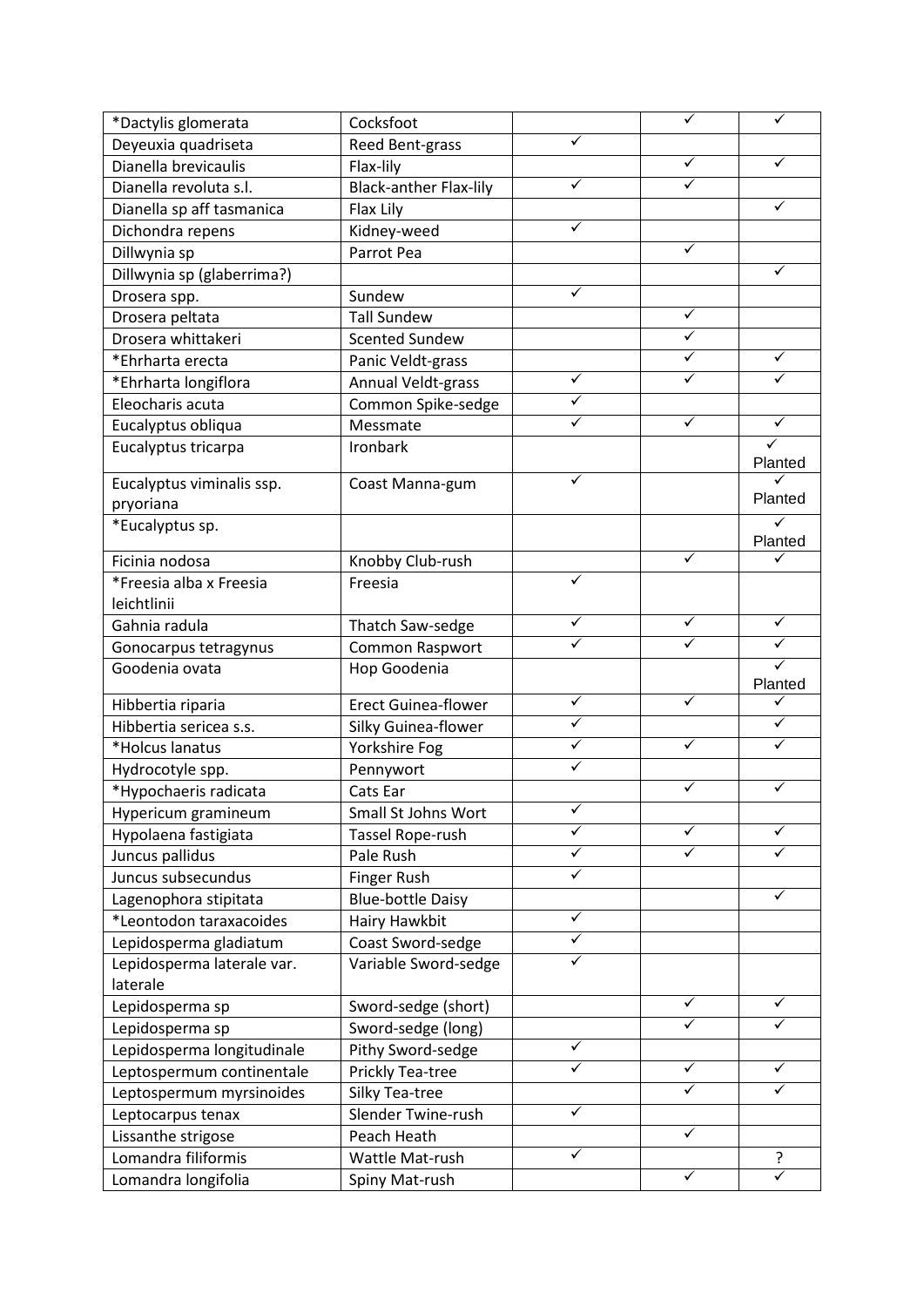| #Melaleuca armillaris       | Honey-myrtle               |   |              |              |
|-----------------------------|----------------------------|---|--------------|--------------|
| Microlaena stipoides var.   | <b>Weeping Grass</b>       |   | ✓            | ✓            |
| stipoides                   |                            |   |              |              |
| Monotoca scoparia?          | Prickly Broom-heath        |   |              |              |
| Myoporum viscosum           | <b>Sticky Boobiall</b>     |   |              | ✓<br>Planted |
| Opercularia varia           | Variable Stinkweed         | ✓ |              |              |
| *Oxalis pes-caprae          | Soursob                    |   | ✓            | ✓            |
| Oxalis radicosa             | Stout-rooted Wood-         | ✓ |              |              |
|                             | sorrel                     |   |              |              |
| Oxalis sp.                  | <b>Wood Sorrel</b>         |   | ✓            |              |
| Ozothamnus ferrugineus      | <b>Tree Everlasting</b>    |   |              | ✓            |
| *Paraserianthes lophaanthra | Cape Wattle                |   |              |              |
| ssp. lophantha              |                            |   |              |              |
| *Pasplum dilatatum          | Paspalum                   |   | ✓            |              |
| Persicaria prostrata        | Creeping Knotweed          | ✓ |              |              |
| *Phalaris aquatica          | Toowoomba Canary-          |   |              |              |
|                             | grass                      |   |              |              |
| Pimelea humilis             | Common Rice-flower         |   |              |              |
| *Pinus radiata              | Radiata Pine               |   | ✓            |              |
| #Pittosporum undulatum      | Sweet Pittosporum          | ✓ |              | ✓            |
| *Plantago coronopus         | <b>Bucks-horn Plantain</b> |   |              |              |
| *Plantago lanceolata        | <b>Ribwort Plantain</b>    |   | ✓            | ✓            |
| Platylobium obtusangulum    | Common Flat-pea            | ✓ |              |              |
| *Poa annua                  | Annual Meadow-             | ✓ | $\checkmark$ |              |
|                             | grass                      |   |              |              |
| Poa labillardierei var.     | Common Tussock-            | ✓ |              |              |
| labillardierei              | grass                      |   |              |              |
| Poa sieberiana              | Grey Tussock-grass         | ✓ |              |              |
| *Polycarpon tetraphyllum    | Four-leaf Allseed          |   | ✓            |              |
| Pteridium esculentum        | <b>Austral Bracken</b>     | ✓ | ✓            | ✓            |
| Pterostylis nutans          | Nodding Greenhood          |   |              | $\checkmark$ |
| Pultenaea humilis           | Dwarf Bush-pea             | ✓ |              |              |
| *Romulea rosea              | <b>Onion Grass</b>         | ✓ | ✓            |              |
| Rytidosperma geniculate     | Kneed Wallaby-grass        |   |              |              |
| Rytidosperma sp.            | Wallaby-grass              |   | ✓            | ✓            |
| Schoenus breviculmis        | Matted Bog-sedge           | ✓ |              |              |
| Selaginella uliginosa       | Swamp Selaginella          | ✓ |              |              |
| Senecio glomeratus          | Annual Fireweed            |   |              | ✓            |
| Senecio quadridentatus      | <b>Cotton Fireweed</b>     |   | ✓            |              |
| *Sonchus asper              | Rough Sow-thistle          |   | ✓            |              |
| *Sonchus oleraceus          | Sow Thistle                |   | ✓            | ✓            |
| Solanum laciniatum          | Kangaroo Apple             |   |              | ✓            |
| *Solanum nigrum             | <b>Black Nightshade</b>    |   |              | $\checkmark$ |
| *Sporobolus africanus       | Rat-tail Grass             |   |              | $\checkmark$ |
| *Sporobolus indicus var.    | Rat-tail Grass             |   |              |              |
| capensis                    |                            |   |              |              |
| Tetragonia implexicoma      | <b>Bower Spinach</b>       |   | ✓            | ✓            |
| Thelymitra spp.             | Sun Orchid                 | ✓ |              |              |
| Themeda triandra            | Kangaroo Grass             | ✓ |              |              |